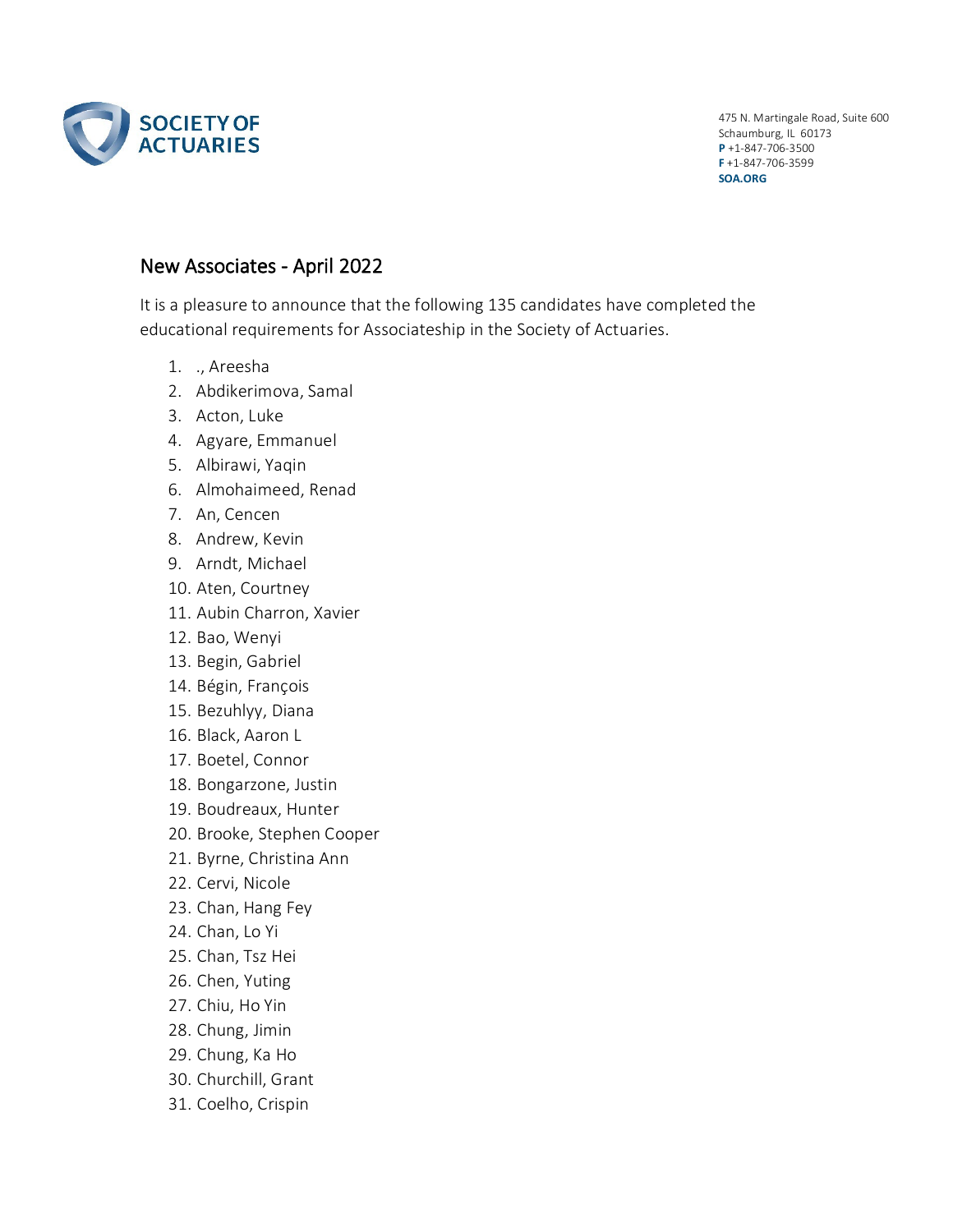

- 32. Compton, Tyler
- 33. Congdon, Keely
- 34. Courtney, Neil
- 35. Cramer, Madeline
- 36. Daniele -Dinndorf, Anna Louise
- 37. Dechapanichkul, Victor Puchon
- 38. DiNardo, Samantha
- 39. Docksteader, Devon
- 40. Dosen, Tyler
- 41. Droms, Sean
- 42. Edwards, Kaly
- 43. Fialka, Andrew
- 44. Field, Adam Ryan
- 45. Flygare, Andrew
- 46. Gallahan, Blakeney
- 47. Gauthier, Catherine
- 48. Giblin, Matthew
- 49. Goldenberg, Maxim
- 50. Gosselin, Emilie
- 51. Ham, Miri
- 52. He, Yingjie
- 53. Helbig, Paul Joseph
- 54. Hestekin, Melanie Kristine
- 55. Hilarides, Lucy
- 56. Hjelm, Linnea
- 57. Ho, Ting -Yun
- 58. Hu, Yiwei
- 59. Jiao, Zhan
- 60. Jindal, Raghav
- 61. Jonathan, Audrey Elizabeth
- 62. Joseph, Emmanuella
- 63. Kestner, Ezekiel
- 64. ketkittikhun, Dario
- 65. Khan, Muhammed Aamir Ali
- 66. Kong, Forest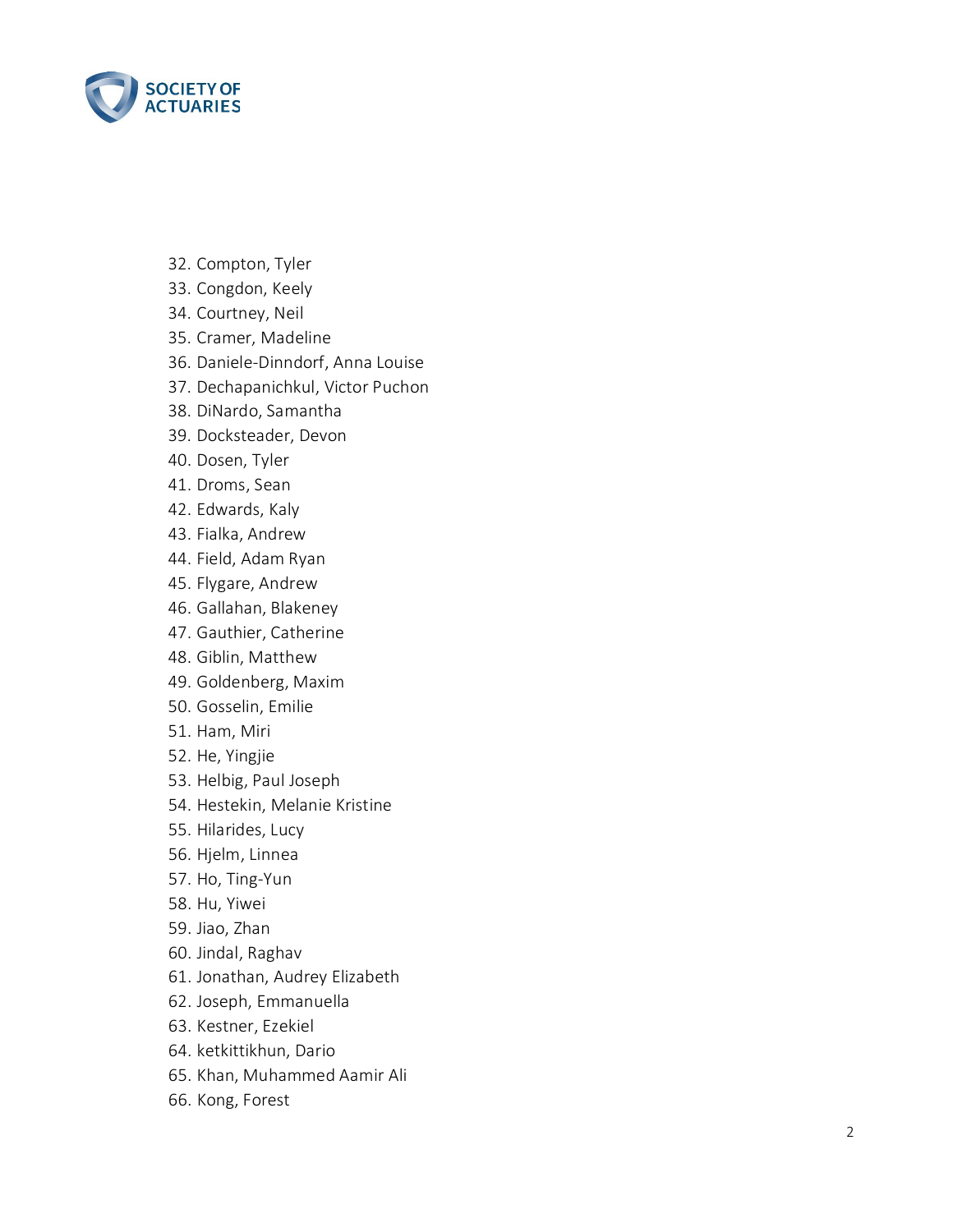

- 67. la Bastide, Camden
- 68. Lam, Kwan Yeung Emerson
- 69. Lamontagne, Alex
- 70. Law, Kai Chun
- 71. Lemos, Eduardo
- 72. Leung, Kwong Chu
- 73. Li, Jinyu
- 74. Li, Xintong
- 75. Li, Zong Ming Stanley
- 76. Liu, Xiaobo
- 77. Liu, Xuefei
- 78. Loftus, Andrea
- 79. Longo, Victoria
- 80. Luo, Ruiqi
- 81. Mananghaya, Frances Mae Cuevas
- 82. Martin, Andrew
- 83. Martin, Christopher
- 84. McGinn, Thomas
- 85. Mirabella, Kathryn
- 86. Mulwa, John Ngaile
- 87. Narciso, Lloyd
- 88. Nargis, Hossna
- 89. Palmers, Liddie -Beth
- 90. Pang, Lorraine
- 91. Pelchat, Nathanaël
- 92. Pena, Sarah
- 93. Pinnock, Solomon
- 94. Plouffe, Laurianne
- 95. Pomerleau, Amelie
- 96. Poplin, Isaac
- 97. Reimer, Annika
- 98. Riley, Jasmyne
- 99. Rondon, Daniel
- 100. Sanford, Jordan
- 101. Sciortino, Frank A